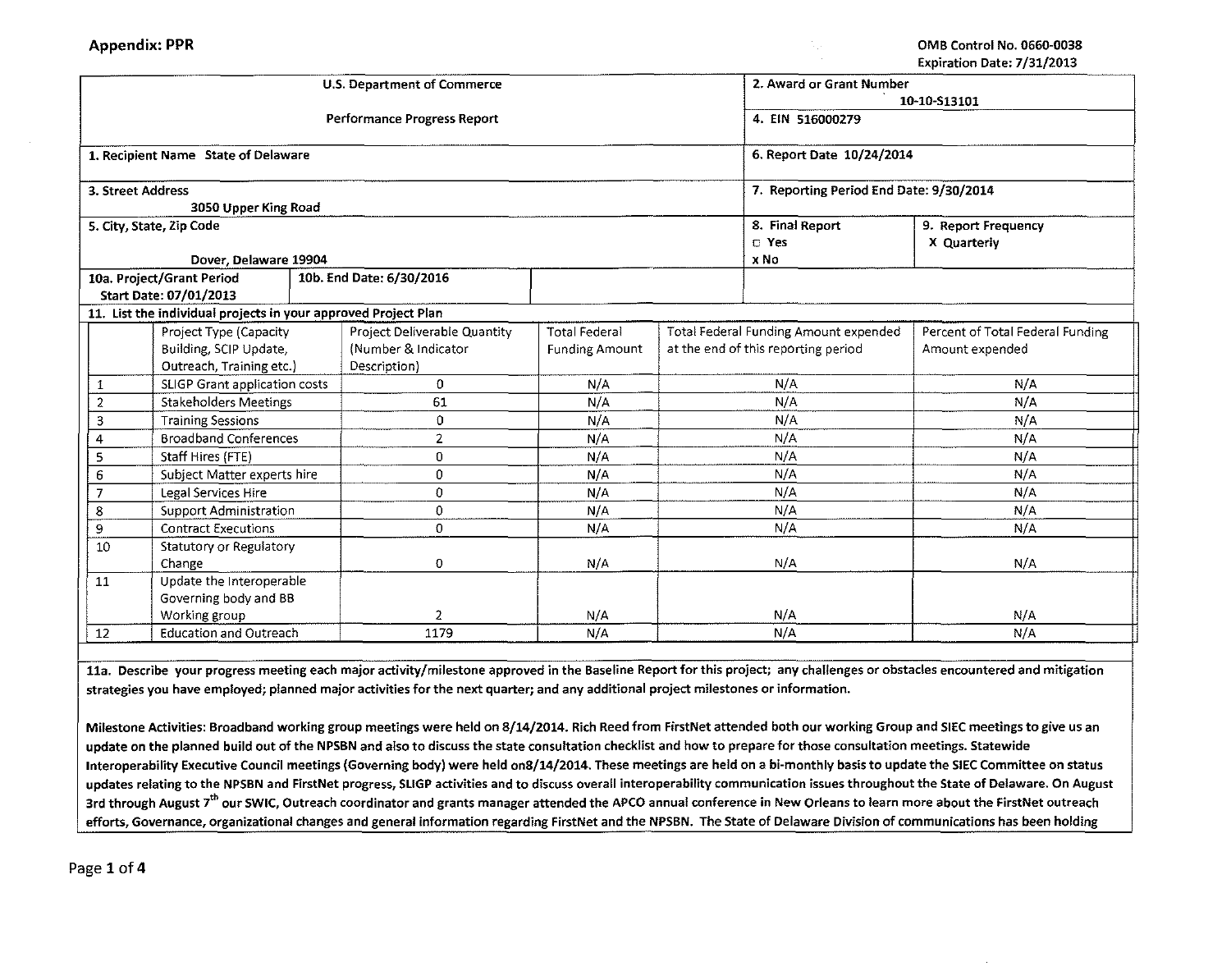weekly internal meetings (beginning in December of 2013) with the SPOC, Grants Manager and Outreach coordinator to discuss weekly updates about the NPSBN and to coordinate outreach planning, website update and social media interaction. We have held a total of 31 meetings this year. We are also continuing to update our #DELNET.delaware.gov" website with up to date information regarding FirstNet and the NTIA as well as ongoing social media updates. We currently have 109 followers on twitter and we are following 96. This will be ongoing outreach to our State and local governments through the entire planning phase of the NPSBN. We had a total of 565 page views and 134 new visitors to our website since last reporting period. We were able to direct mail 143 FirstNet by the numbers mailer to our local police and fire chiefs throughout the State. We also have given presentations to the Local Police chief's council and the Volunteer Fire fighter Associations annual conference. We distributed a total of 239 DELNET pens as well as 21 Firstnet fact sheets and 77 Firstnet by the Numbers at the above mentioned conferences.

11b. If the project team anticipates requesting any changes to the approved Baseline Report in the next quarter, describe those below. Note that any substantive changes to the Baseline Report must be approved by the Department of Commerce before implementation.

No changes at this time.

11c. Provide any other information that would be useful to NTIA as it assesses this project's progress.

We have maintained a website that was launched on June 27th as well as 2 social media outlets to continue outreach with our State and local governments. We currently have weekly internal meetings to discuss FirstNet and SLIGP updates and have scheduled conference meetings with the League of Local Governments scheduled for next year.

11d. Describe any success stories or best practices you have identified. Please be as specific as possible.

Our SPOC presented at 21arge agency conventions this Fall (Delaware Fire Fighters Associations and the Delaware Police Chiefs council} This enabled the Division of Communication to reach a large part of our Public Safety groups to conduct outreach. We also plan to schedule presentations between our Broadband group and our local fire and police agencies beginning in 2015.

12. Personnel

12a. If the project is not fully staffed, describe how any lack of staffing may impact the project's time line and when the project will be fully staffed.

We are fully staffed with the exception of Legal expertise, this will be utilized on a as need basis.

12b. Staffing Table

| FTE %<br>Job Title           |                                                                                                                                       |                  |         |                                           |                                                                        | Change    |         |                        |                        |
|------------------------------|---------------------------------------------------------------------------------------------------------------------------------------|------------------|---------|-------------------------------------------|------------------------------------------------------------------------|-----------|---------|------------------------|------------------------|
| .30<br><b>SWIC</b>           |                                                                                                                                       |                  |         | Provide oversight of all SLIGP activities |                                                                        | No Change |         |                        |                        |
|                              | Deputy Director Communications                                                                                                        | .10              |         |                                           | Assist the SWIC with SLIGP activities                                  |           |         |                        | No Change              |
| .10<br>Out Reach coordinator |                                                                                                                                       |                  |         |                                           | Prepare and distribute educational materials conduct outreach meetings |           |         |                        | No Change              |
|                              | 13. Subcontracts (Vendors and/or Sub recipients)                                                                                      |                  |         |                                           |                                                                        |           |         |                        |                        |
|                              | 13a. Subcontracts Table - Include all subcontractors. The totals from this table must equal the "Subcontracts Total" in Question 14f. |                  |         |                                           |                                                                        |           |         |                        |                        |
| Name                         | Subcontract Purpose                                                                                                                   | Type             | RFP/RFQ | Contract                                  | <b>Start Date</b>                                                      | End Date  | Total   | <b>Total Matching</b>  | Project and % Assigned |
|                              |                                                                                                                                       | (Vendor/Subrec.) | Issued  | Executed                                  |                                                                        |           | Federal | <b>Funds Allocated</b> |                        |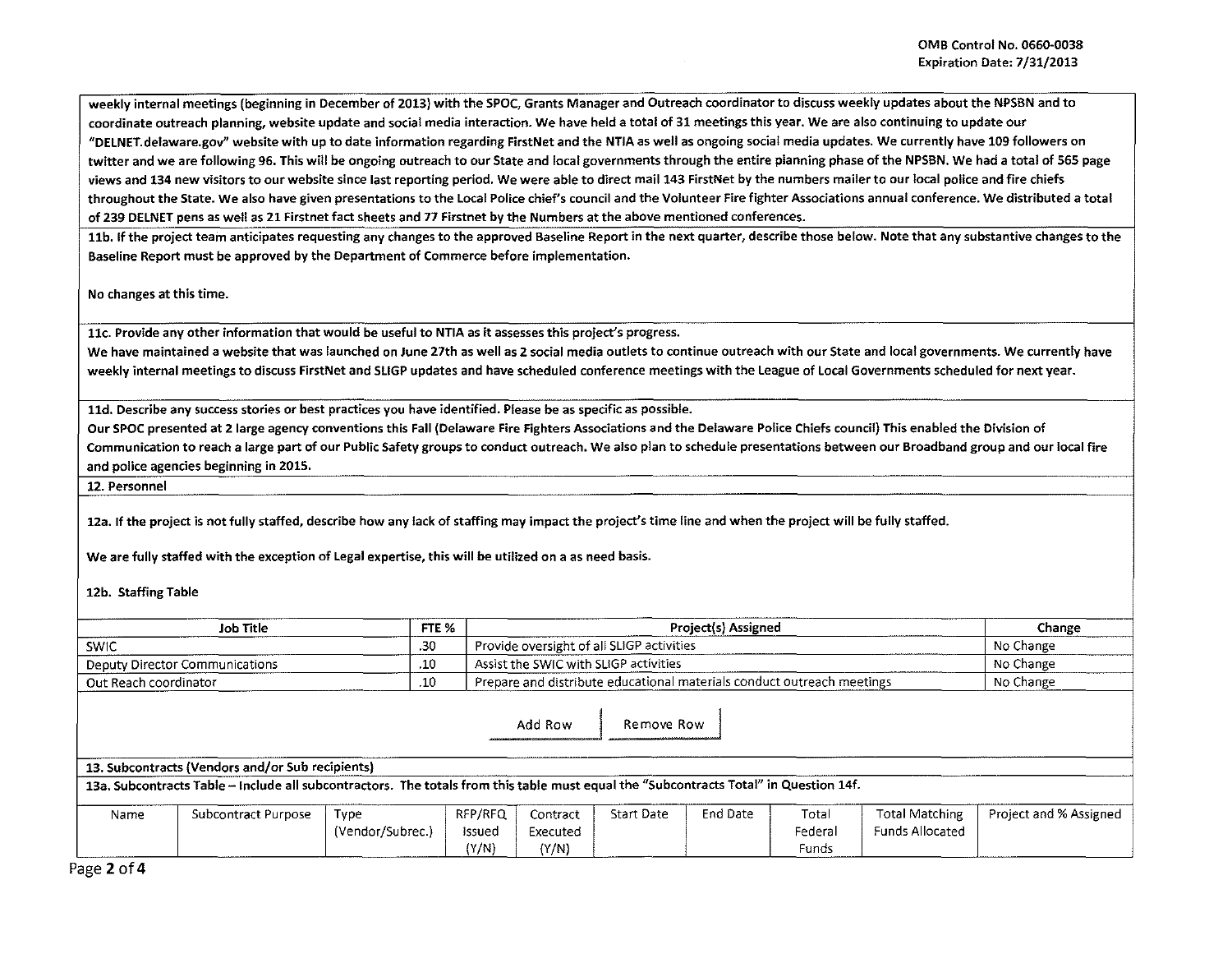|                           |                           |        |   |    |                |            | Allocated    |     |     |
|---------------------------|---------------------------|--------|---|----|----------------|------------|--------------|-----|-----|
|                           |                           |        |   |    |                |            |              |     |     |
| <b>RCC</b><br>Consultants | <b>Grant Manager</b>      | Vendor | N | V. | 9/9/2013       | 6/30/216   | \$180,000.00 | \$0 | N/A |
| <b>RCC</b><br>Consultants | Subject Matter Expert     | Vendor | N | Y  | 9/9/2013       | 6/30/2016  | \$90,000.00  | \$0 | N/A |
| <b>RCC</b><br>Consultants | Administration<br>Support | Vendor | N | Y  | 9/9/2013       | 6/30/2016  | \$120,000.00 | \$0 | N/A |
| <b>TBD</b>                | Website Development       | Vendor | N | N  | TBD.           | TBD        | \$41,040.00  | \$0 | N/A |
| TBD                       | Legal assistance          | Vendor | N | N  | TBD.           | TBD        | \$22,500.00  | \$0 | N/A |
| TBD                       | Phase II                  | Vendor | N | N  | TBD.           | <b>TBD</b> | \$96,120.00  | \$0 | N/A |
| TBD                       | MACINAC                   | Vendor | N | N  | TBD.           | <b>TBD</b> | \$90,000.00  | \$0 | N/A |
|                           |                           |        |   |    | $\overline{a}$ |            |              |     |     |

Add Row **I** Remove Row

13b. Describe any challenges encountered with vendors and/or sub recipients.

None at this time.

## 14. Budget Worksheet

Columns 2, 3 and 4 must match your current project budget for the entire award, which is the 5F-424A on file. Only list matching funds that the Department of Commerce has already approved.

| Project Budget Element (1)   | Federal Funds<br>Awarded (2) | Approved Matching<br>Funds (3) | <b>Total Budget</b><br>(4 | Federal Funds<br>Expended (5) | Approved Matching Funds<br>Expended (6) | Total Funds Expended (7) |
|------------------------------|------------------------------|--------------------------------|---------------------------|-------------------------------|-----------------------------------------|--------------------------|
| a. Personnel Salaries        |                              | \$119,649.00                   | \$119,649.00              |                               | \$42,004.00                             | 42 004 00                |
| b. Personnel Fringe Benefits | S0                           | \$33,502.00                    | \$33,502.00               |                               | \$18,703.00                             | \$18,703.00              |
| c. Travel                    | \$75,200.00                  | \$1440.00                      | \$76.640                  | \$13,046.00                   | S0.                                     | \$13,046.00              |
| d. Equipment                 |                              | S0                             |                           | S0                            | S0                                      | 50.00                    |
| e. Materials/Supplies        | \$1030.00                    | \$4800.00                      | \$5830.00                 | \$2707.00                     | \$993.00                                | \$3700.00                |
| f. Contractual               | \$639,660.00                 | \$12,960                       | \$652,620.00              | \$196,475.00                  |                                         | \$196.475.00             |
| g. Construction              |                              | S0                             |                           | S(                            | S0.                                     |                          |